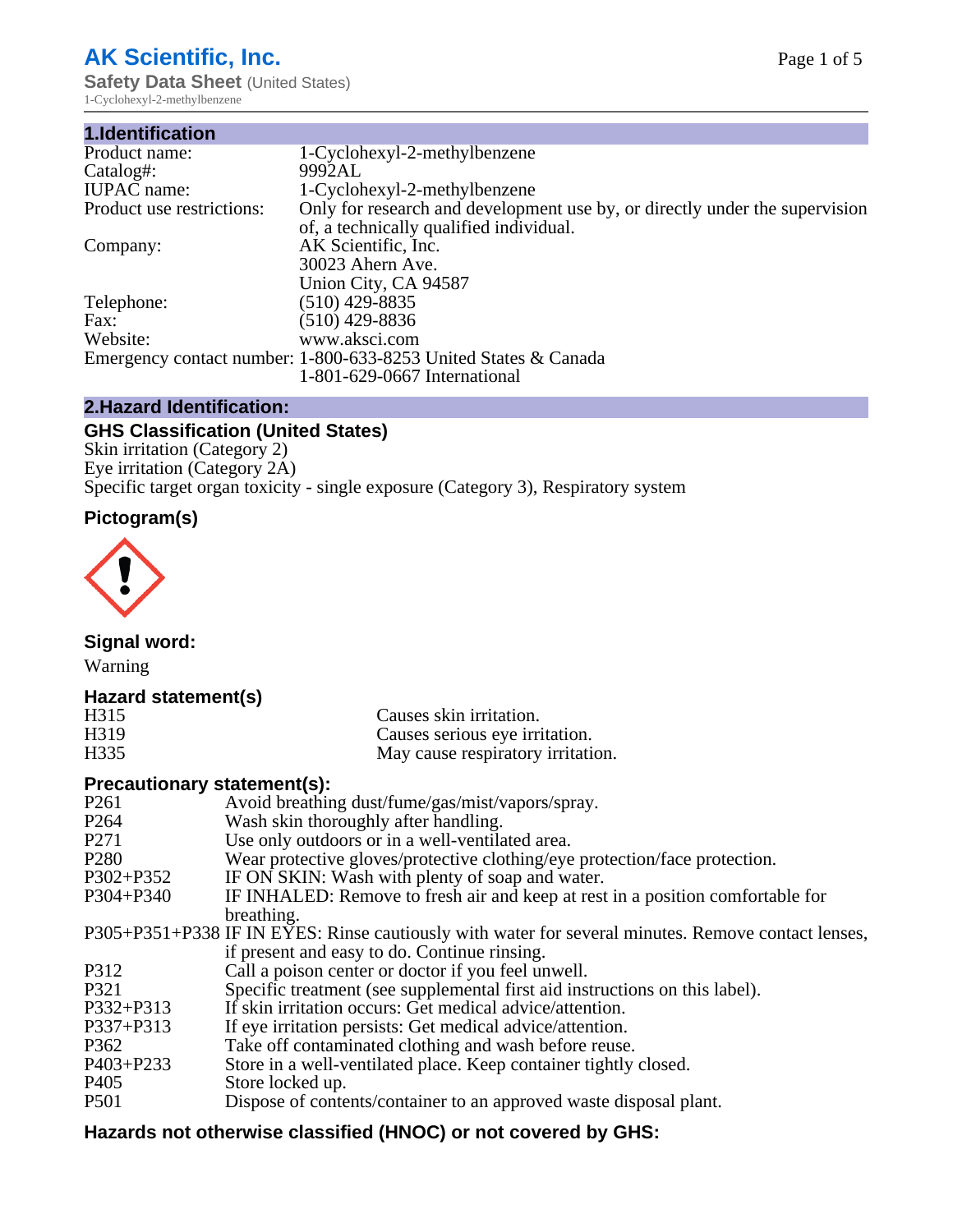#### None

#### **3.Composition/Information on Ingredients**

CAS#: 4501-35-3 Purity: 98% (GC)<br>EC: Not availal

Synonyms: Not available. Not available.

# **4. First Aid Measures**

**General Information:** Immediately remove any clothing contaminated by the product. Move out of dangerous area. Consult a physician and show this safety data sheet.

**Inhalation:** Move person to fresh air. If not breathing, give artificial respiration. If breathing is difficult, give oxygen. Obtain medical aid.

**Skin contact:** Immediately flush skin with running water for at least 15 minutes while removing contaminated clothing and shoes. Wash clothing before reuse. Obtain medical aid immediately. **Eye contact:** Immediately flush open eyes with running water for at least 15 minutes. Obtain medical aid immediately.

**Ingestion:** Do NOT induce vomiting without medical advice. Rinse mouth with water. Never administer anything by mouth to an unconscious person. Obtain medical aid immediately.

**Most important symptoms and effects, both acute and delayed:** No further information available. Please see sections 2 and 11.

**Indication of any immediate medical attention and special treatment needed:** No further information available.

## **5. Fire Fighting Measures**

**Suitable extinguishing media:** Use water spray, dry chemical, carbon dioxide, or chemical foam. **Specific hazards arising from the chemical:** Carbon oxides.

**Advice for firefighters:** As in any fire, wear a NIOSH-approved or equivalent, pressure-demand, self-contained breathing apparatus and full protective gear. During a fire, irritating and highly toxic gases may be generated by thermal decomposition or combustion.

## **6. Accidental Release Measures**

**Personal precautions, protective equipment and emergency procedures:** Wear protective equipment and keep unprotected personnel away. Ensure adequate ventilation. Remove all sources of ignition. Prevent further leak or spill if safe to do so. For personal protective equipment, please refer to section 8.

**Environmental precautions:** Do not let product enter drains, other waterways, or soil.

**Methods and materials for containment and cleaning up:** Prevent further leak or spill if safe to do so. Vacuum, sweep up, or absorb with inert material and place into a suitable disposal container. Consult local regulations for disposal. See section 13 for further disposal information.

## **7. Handling and Storage**

**Precautions for safe handling:** Avoid contact with skin, eyes, and personal clothing. Wash hands thoroughly after handling. Avoid breathing fumes. Use only with adequate ventilation. Wear suitable protective clothing, gloves, and eye/face protection. Keep away from sources of ignition. Minimize dust generation and accumulation. Keep container tightly closed. Open and handle container with care. Do not eat, drink, or smoke while handling.

**Conditions for safe storage, including any incompatibilities:** Store in a tightly-closed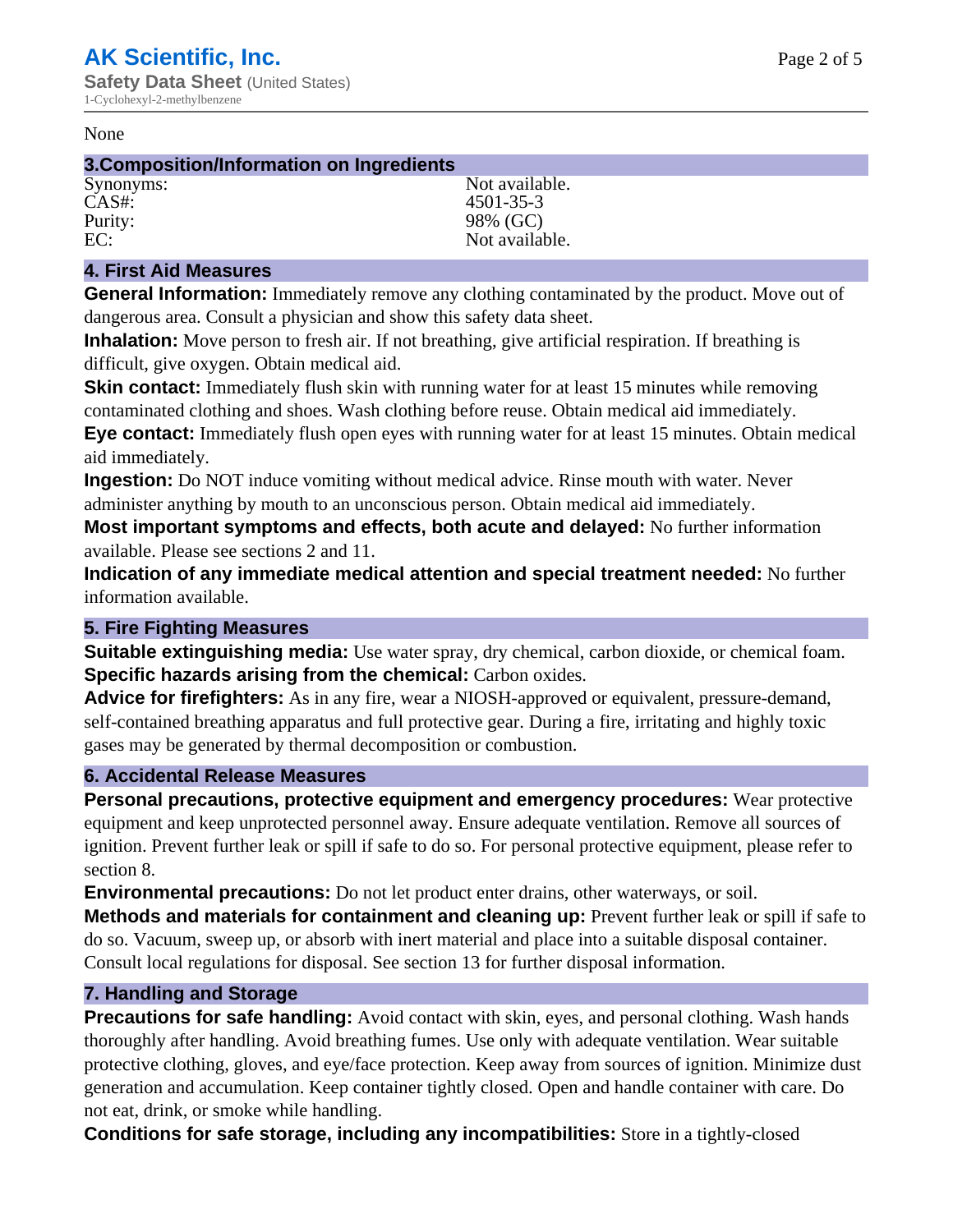container when not in use. Store in a cool, dry, well-ventilated area away from incompatible substances. Keep away from sources of ignition.

#### **8. Exposure Controls/Personal Protection**

#### **Exposure limits:**

| <b>OSHA PEL:</b>  | Not available. |
|-------------------|----------------|
| NIOSH REL:        | Not available. |
| <b>ACGIH TLV:</b> | Not available. |

**Appropriate engineering controls:** Avoid contact with skin, eyes, and clothing. Wash hands before breaks and immediately after handling the product. Facilities storing or utilizing this material should be equipped with an eyewash fountain. Use adequate general and local exhaust ventilation to keep airborne concentrations low.

#### **Personal protection**

| Eyes:        | Based on an evaluation of the eye or face hazards present, wear chemical splash-resistant<br>safety glasses or goggles with side protection. A face shield may be appropriate in some |  |  |
|--------------|---------------------------------------------------------------------------------------------------------------------------------------------------------------------------------------|--|--|
|              | workplaces. Use eyewear tested and approved under appropriate government standards<br>such as OSHA 29 CFR 1910.133 or EU EN166.                                                       |  |  |
| Hands:       | Wear gloves selected based on an evaluation of the possible hazards to hands and skin,                                                                                                |  |  |
|              | the duration of use, the physical conditions of the workplace, and the chemical resistance                                                                                            |  |  |
|              | and physical properties of the glove material.                                                                                                                                        |  |  |
|              | Skin and body: Protective clothing must be selected based on the hazards present in the workplace, the                                                                                |  |  |
|              | physical environment, the duration of exposure, and other factors. No fabric can provide                                                                                              |  |  |
|              | protection against all potential hazards; therefore it is important to select the appropriate                                                                                         |  |  |
|              | protective clothing for each specific hazard. At the minimum, wear a laboratory coat and                                                                                              |  |  |
|              | close-toed footwear.                                                                                                                                                                  |  |  |
| Respiratory: | Respirators are not a substitute for accepted engineering control measures such as<br>enclosure or confinement of the operation, general and local ventilation, and substitution      |  |  |
|              | of less toxic materials. When respiratory personal protective equipment is appropriate                                                                                                |  |  |
|              |                                                                                                                                                                                       |  |  |
|              | based on an assessment of respiratory hazards in the workplace, use a NIOSH- or                                                                                                       |  |  |
|              | CEN-certified respirator.                                                                                                                                                             |  |  |

| 9. Physical and Chemical Properties |                                 |  |  |
|-------------------------------------|---------------------------------|--|--|
| <b>Physical State:</b>              | Light yellow clear liquid       |  |  |
| Molecular Formula:                  | C <sub>13</sub> H <sub>18</sub> |  |  |
| Molecular Weight:                   | 174.28                          |  |  |
| Odor:                               | Not available.                  |  |  |
| $pH$ :                              | Not available.                  |  |  |
| <b>Boiling Point Range:</b>         | Not available.                  |  |  |
| Freezing/Melting Point:             | Not available.                  |  |  |
| <b>Flash Point:</b>                 | Not available.                  |  |  |
| <b>Evaporation Rate:</b>            | Not available.                  |  |  |
| Flammability(solid,gas):            | Please see section 2.           |  |  |
| Explosive limits:                   | Not available.                  |  |  |
| Vapor Pressure:                     | Not available.                  |  |  |
| Vapor Density:                      | Not available.                  |  |  |
| Solubility:                         | Not available.                  |  |  |
| <b>Relative Density:</b>            | 0.93                            |  |  |
| Refractive Index:                   | 1.52                            |  |  |
| Volatility:                         | Not available.                  |  |  |
| <b>Auto-ignition Temperature:</b>   | Not available.                  |  |  |
| <b>Decomposition Temperature:</b>   | Not available.                  |  |  |
| <b>Partition Coefficient:</b>       | Not available.                  |  |  |
|                                     |                                 |  |  |

# **10. Stability and Reactivity**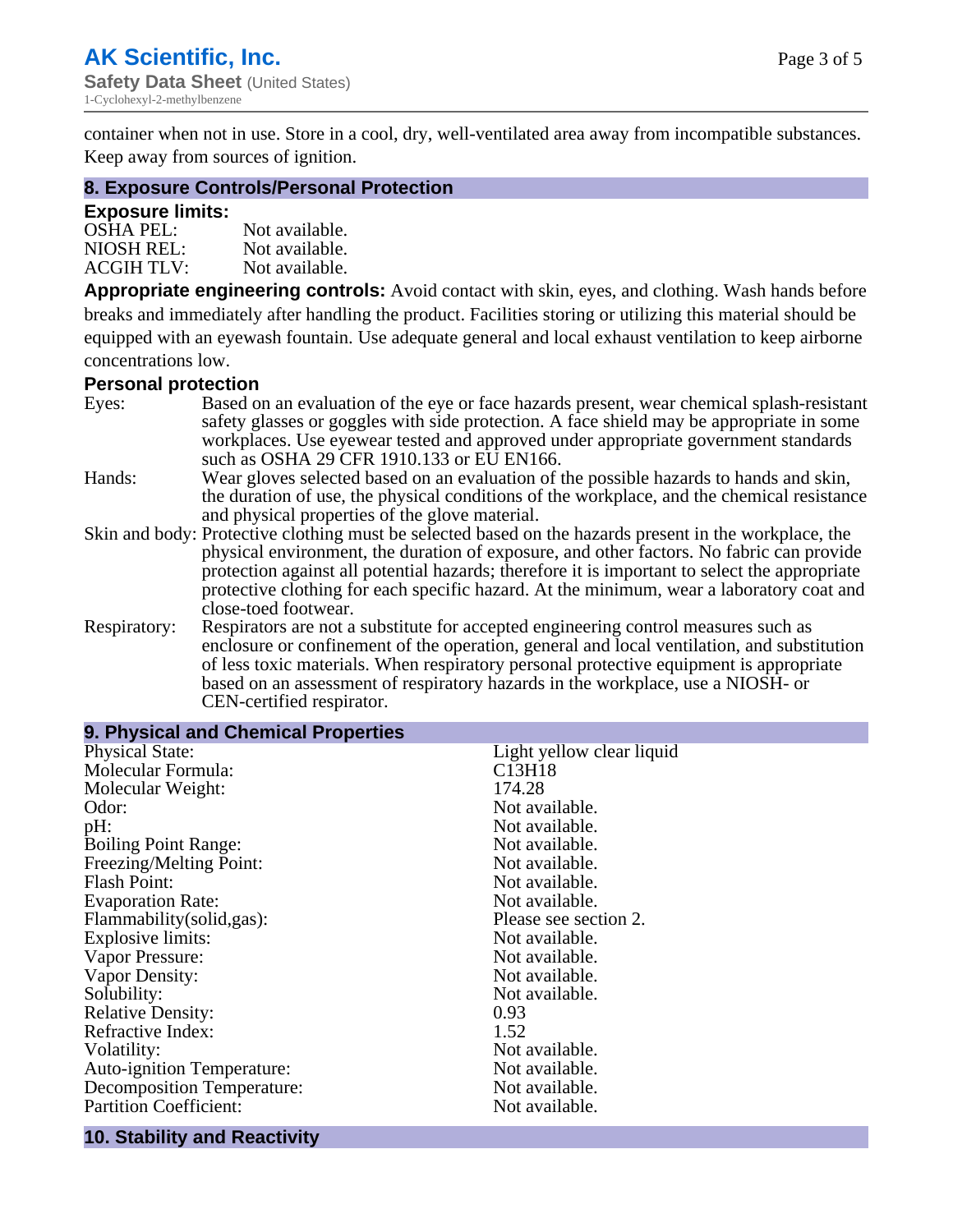| Reactivity:                         | Not available.                                       |
|-------------------------------------|------------------------------------------------------|
| Chemical stability:                 | Stable under recommended temperatures and pressures. |
| Possibility of hazardous reactions: | Not available.                                       |
| Conditions to avoid:                | Dust generation.                                     |
| Incompatible materials:             | Strong oxidizing agents.                             |
| Hazardous decomposition products:   | Carbon oxides.                                       |
|                                     |                                                      |

#### **11. Toxicological Information**

| RTECS#                                         | Not available.                                      |
|------------------------------------------------|-----------------------------------------------------|
| Acute toxicity:                                | Not available.                                      |
| Routes of exposure:                            | Inhalation, eye contact, skin contact, ingestion.   |
| Symptoms related to the physical, chemical and | Skin contact may result in inflammation             |
| toxicological characteristics:                 | characterized by itching, scaling, reddening,       |
|                                                | blistering, pain or dryness. Eye contact may result |
|                                                | in redness, pain or severe eye damage. Inhalation   |
|                                                | may cause irritation of the lungs and respiratory   |
|                                                | system. Overexposure may result in serious illness  |

or death.

#### **Carcinogenicity**

| IARC: | Not classified.                                                                                       |
|-------|-------------------------------------------------------------------------------------------------------|
| NTP:  | Not listed.                                                                                           |
| OSHA: | Not listed.                                                                                           |
|       | Acute toxic effects: Inflammation of the eye is characterized by redness, watering, and itching. Skin |
|       | inflammation is characterized by itching, scaling, reddening, or, occasionally,                       |
|       | blistering.                                                                                           |

| <b>12. Ecological Information</b> |                |
|-----------------------------------|----------------|
| Ecotoxicity:                      | Not available. |
| Persistence and degradability:    | Not available. |
| Bioaccumulative potential:        | Not available. |
| Mobility in soil:                 | Not available. |
| Other adverse effects:            | Not available. |

#### **13. Disposal Considerations**

Disposal of waste: Chemical waste generators must determine whether a discarded chemical is classified as hazardous waste. US EPA guidelines for the classification determination are listed in 40 CFR 261.3. Additionally, waste generators must consult state and local hazardous waste regulations to ensure complete and accurate classification. Observe all federal, state and local regulations when disposing of the substance.

Disposal of packaging: Do not reuse containers. Dispose of as unused product.

| <b>14. Transportation Information</b> |                |
|---------------------------------------|----------------|
| <b>DOT (United States)</b>            |                |
| UN number:                            | Not hazmat     |
| Proper shipping name:                 | Not available. |
| Transport hazard class:               | Not available. |
| Packing group:                        | Not available. |
| <b>IATA</b>                           |                |
| <b>UN Number:</b>                     | Not DG         |
| Proper shipping name:                 | Not available. |
| Transport hazard class:               | Not available. |
| Packing group:                        | Not available. |